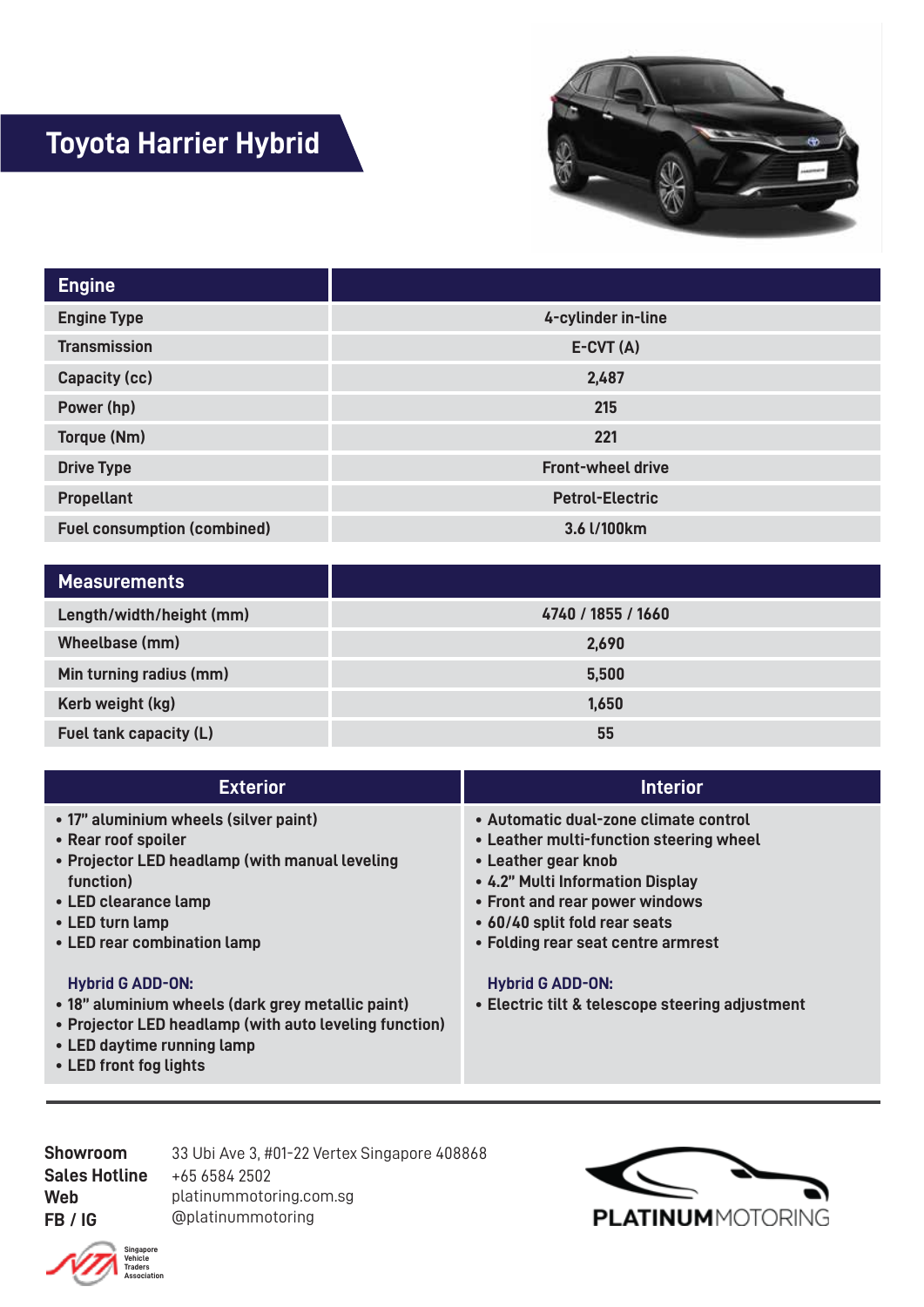## **Toyota Harrier Hybrid**



| <b>Brakes &amp; Suspension</b> |                                  |
|--------------------------------|----------------------------------|
| <b>Brakes (Front)</b>          | <b>Ventilated disc</b>           |
| <b>Brakes (Rear)</b>           | <b>Disc</b>                      |
| <b>Suspension (Front)</b>      | McPherson strut type coil spring |
| <b>Suspension (Rear)</b>       | Double wishbone type coil spring |

| <b>Comfort / Convenience</b>                                            | <b>Communications and in-Car Entertainment</b>                           |
|-------------------------------------------------------------------------|--------------------------------------------------------------------------|
| • Smart Entry & Start system<br>• Drive mode select (ECO-Normal Sports) | • 8" colour touchscreen display<br>• Bluetooth <sup>®</sup> connectivity |
| • EV drive mode<br>• Anti-glare rear view mirror                        | • Apple CarPlay and Andriod Auto<br>• 6 speaker audio                    |
| • Reversing camera                                                      |                                                                          |
|                                                                         | <b>Hybrid G ADD-ON:</b>                                                  |
| <b>Hybrid G ADD-ON:</b>                                                 | • 7" Multi Information Display                                           |
| • Driver's seat 8-way power seat                                        |                                                                          |
| • Electric 2-way lumbar support (driver's seat)                         |                                                                          |
| • Power Back Door                                                       |                                                                          |

| <b>Active Safety</b>                                                                                                                                                                                                                                                                                                                                                                             | <b>Passive Safety</b>                                                                                                                                                               |
|--------------------------------------------------------------------------------------------------------------------------------------------------------------------------------------------------------------------------------------------------------------------------------------------------------------------------------------------------------------------------------------------------|-------------------------------------------------------------------------------------------------------------------------------------------------------------------------------------|
| • Toyota Safety Sense - Including Lane Departure<br>Alert, Lane Trace Assist, Pre-Collision Safety<br>system with pedestrian and daytime cyclist<br>detection, Automatic High Beam and Radar<br><b>Cruise Control</b><br>• Electric parking brake<br>• ABS & brake assist with EBD (electronic braking force<br>distribution control)<br>• Hill start assist control<br>• Emergency brake signal | • SRS airbags - front, front side, full length curtain<br>airbags and driver's knee airbag<br>• Seatbelt warning<br>• ISOFIX child restraint anchorage points<br>(outer rear seats) |

**Drive start control •**

**Showroom Sales Hotline Web FB / IG** 33 Ubi Ave 3, #01-22 Vertex Singapore 408868 +65 6584 2502 platinummotoring.com.sg @platinummotoring